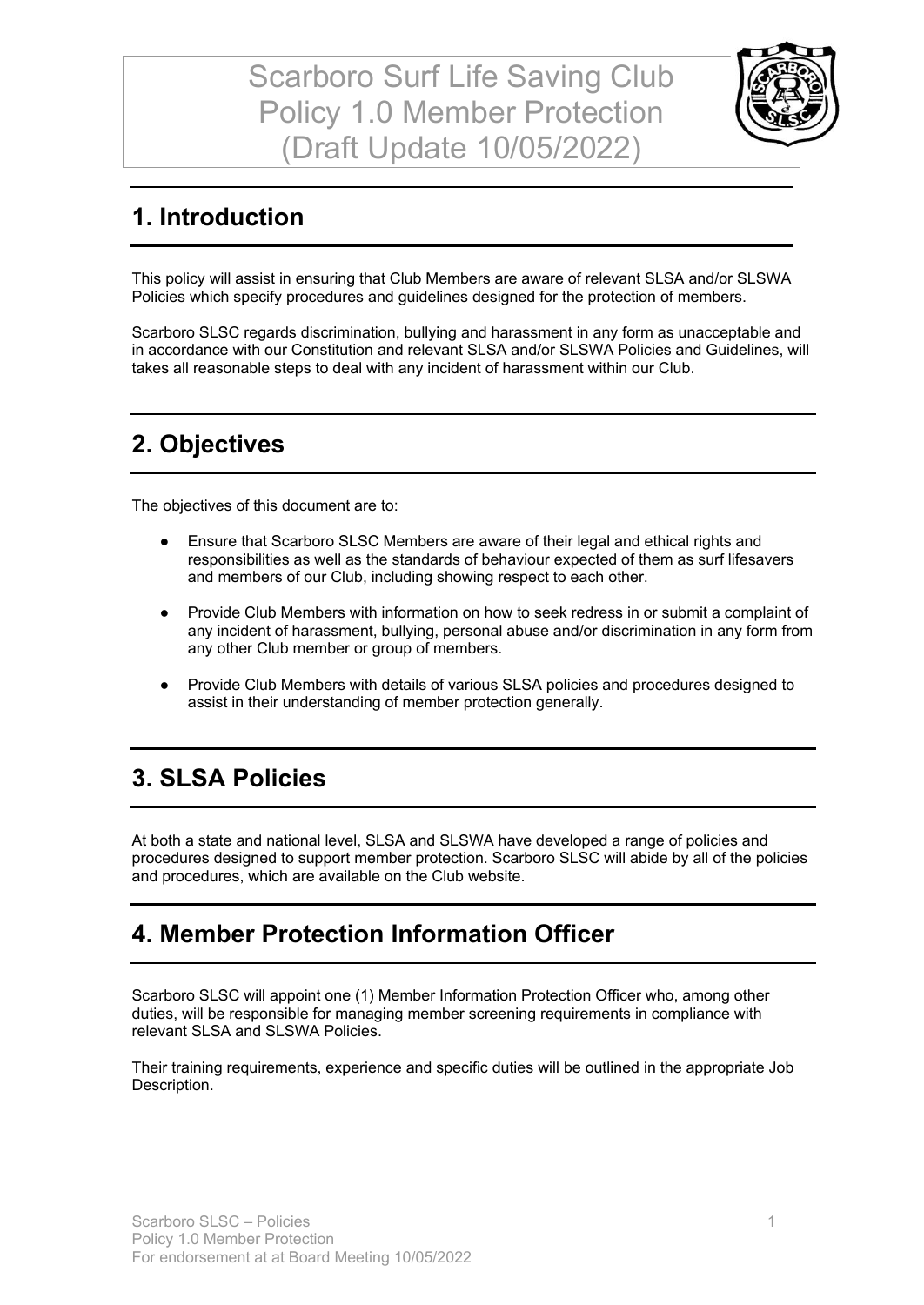

## **5. Complaints Manager**

Scarboro SLSC will appoint one (1) Complaints Officer who, among other duties, will be responsible for receiving and managing complaints in compliance with relevant SLSA and SLSWA Policies.

Their training requirements, experience and specific duties will be outlined in the appropriate Job Description.

### **6. Peer Support Officers**

Scarboro SLSC will appoint two (2) Peer Support Officers (one male and one female) who, among other duties, will be responsible for supporting members and providing empathetic support.

Their training requirements, experience and specific duties will be outlined in the appropriate Job Description.

#### **7. Persons in Positions of Authority**

Where possible and practical Scarboro SLSC will ensure that all relevant persons in positions of authority:

- o Are familiar with the contents of all relevant SLSA and SLSWA policies and procedures
- o Will receive training in how to keep children and young persons (CYP defined as members under the age of 18 years) safe from Abuse.
- $\circ$  Are clear about what is expected of them regarding the welfare and safety of CYP.
- o Understand their obligations in regard to this Policy.

#### **8. Child Protection**

An integral part of this overall policy is in specific regard to the protection of CYP and is in line with regulations governing Working with Children and SLSA and SLSWA policies.

Any incidents relating to child abuse must be reported to the Police within 24 hours if the child is at risk of harm or an incident of serious or criminal nature. The Police should be contacted for advice if there is any doubt as to whether the report is of a serious enough nature to be reported to the Police.

#### ● **Overnight Stays:**

Overnight stays are to occur only with the authorisation of the Board and of the parents/ carers of the members concerned. In all such circumstances where CYP are undertaking an overnight stay the Board will appoint a senior member as chaperone and any number of support personnel as may be deemed necessary depending on the number of CYP involved. Practices and behaviour during an overnight stay shall be consistent with the general practices of the Club and community expectations at all times.

#### ● **Working with Children:**